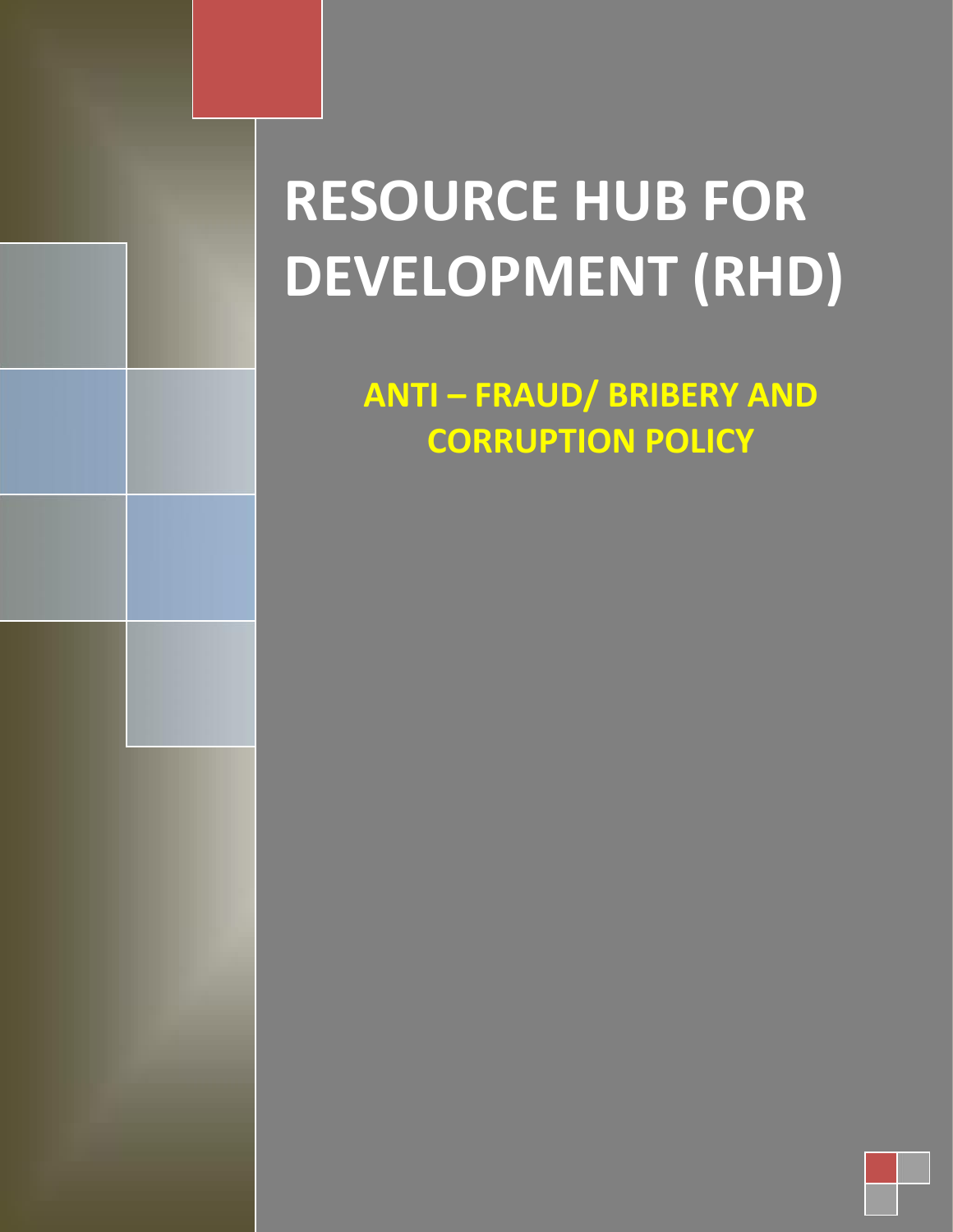# **1. Policy Statement**

Of the elements that threaten good governance, corruption/fraud is seen by the RHD as among the most destructive. Fraud and mismanagement cripple economic growth and development. RHD adhere to a strict zero-tolerance policy on corruption/fraud. Coordination of actions serving to ensure good governance and prevent corruption and mismanagement form an integral part of the RHD's responsibilities. Specifically, the RHD will:

- tackle all instances of both high-level and low-level mismanagement and corruption with equal conviction;
- deploy specialist resources to fight corruption in a targeted and efficient manner;
- respond quickly and professionally to indications of mismanagement and corruption;
- ensure the RHD's anti-fraud capabilities by drawing on national expertise and cooperation in addition to the close relationship already established with each of the government and communities.

RHD believes in the existence of a good regulatory framework that provides a sound structure for the management of its resources. A good governance approach usually encompasses the following elements:

- accountability;
- transparency;
- participation;
- equality;
- rule of law;
- capacity and competence;
- Responsiveness to people's needs.

RHD is committed to upholding the principles of anti- fraud policy in the implementation of the financial mechanisms. The principles of good governance at RHD will support the overall goals of the financial mechanisms, which are to:

- reduce economic and social inequalities within the communities served;
- foster stronger development ties between old and new donors and partners.

# **Scope and application**

RHD is committed to preventing, identifying and addressing all acts of fraud against RHD, whether committed by RHD staff members or other personnel or by third parties/ partners. RHD has zero tolerance for fraud, meaning that all incidents of fraud are to be reported and will be investigated in accordance with established investigation guidelines. To this effect, RHD is committed to raising awareness of fraud risks, implementing controls aimed at preventing fraud, and establishing and maintaining procedures applicable to the detection of fraud and the enforcement of this Policy.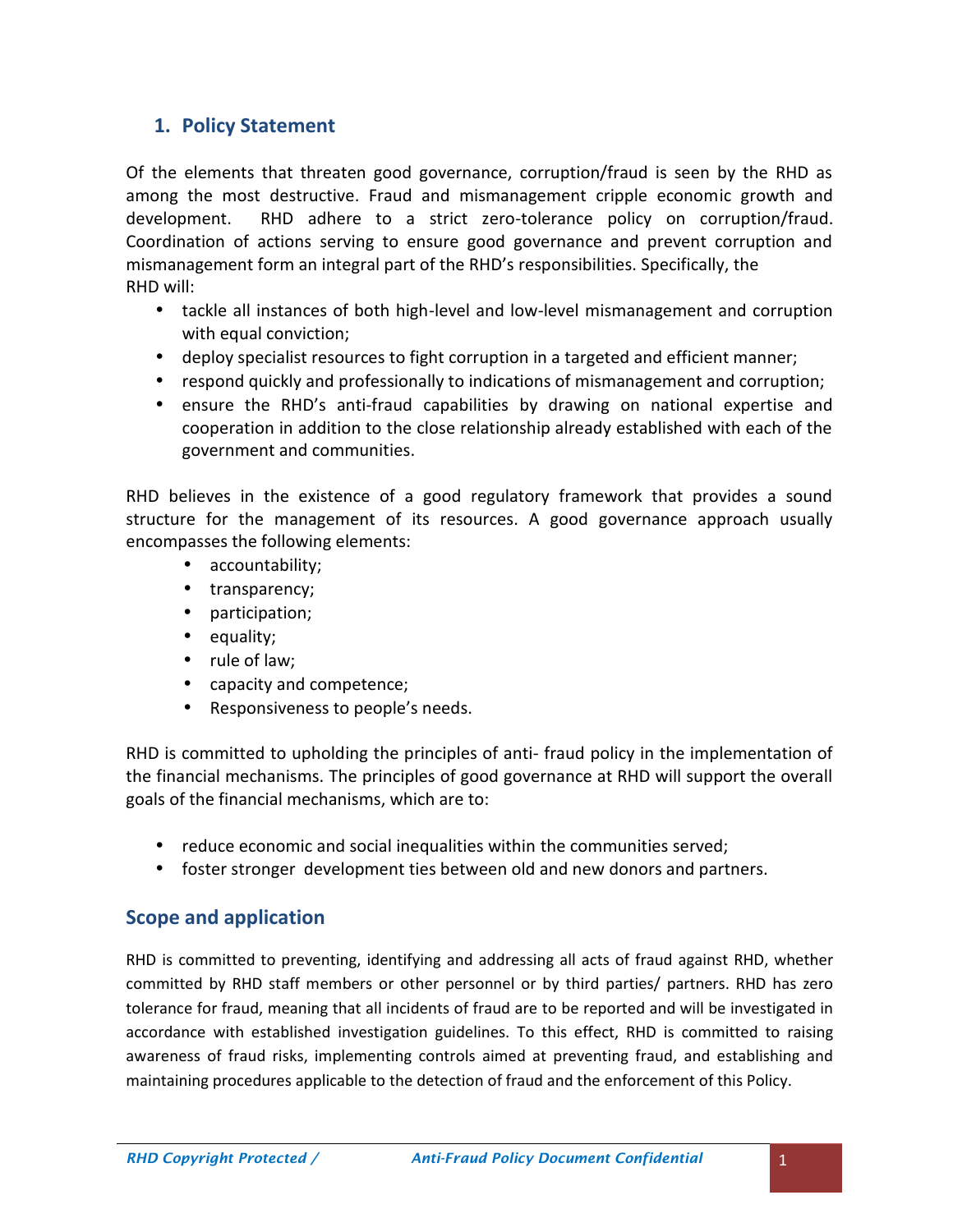This Policy applies to all activities and operations of RHD, including any project funded by RHD's Partners/Donor Agencies, any project implemented by RHD, and any implementing partner. The Policy aims to prevent and detect fraud:

- i) involving staff members and its personnel, including but not limited to consultants, service contract holders (SCs), individual contractors (ICs), interns, and volunteers (Vs);and
- ii) perpetrated against RHD by contractors, suppliers of goods and services, implementing partners, or other third parties.

This Policy should be read in conjunction with the RHD's Conflict of Interest Policy (Read the Policy Document)

# 2. **Definition of fraud**

The definition of fraud varies among countries and jurisdictions. But in simple terms, fraud is any act or omission that intentionally misleads, or attempts to mislead, a party to obtain a financial or other benefit or to avoid an obligation. Corrupt practices are generally understood as the offering, giving, receiving, or soliciting, directly or indirectly, anything of value to influence improperly the actions of another party. In this Policy, fraud is defined in a broader sense and includes, but is not limited to, theft, embezzlement, forgery and corrupt practices.

Examples of fraud, bribery and corruption include the following, which is not an exhaustive list:

- 1. Forging documents, preparing false entries in RHD's systems or making false statements to obtain a financial or other benefit to which a person is not entitled;
- 2. Offering or receiving something of value to improperly influence a procurement process;
- 3. Asking for or receiving money for providing information to a vendor in the procurement of goods and services;
- 4. Asking for or receiving personal reward or other private gain in return for showing favor to a candidate in a recruitment process or procurement;
- 5. The misuse ortheft of a password for the unauthorized access to IT systems;
- 6. Collusion or other anti-competitive scheme between suppliers during a tender process;
- 7. Stealing or misappropriating RHD assets.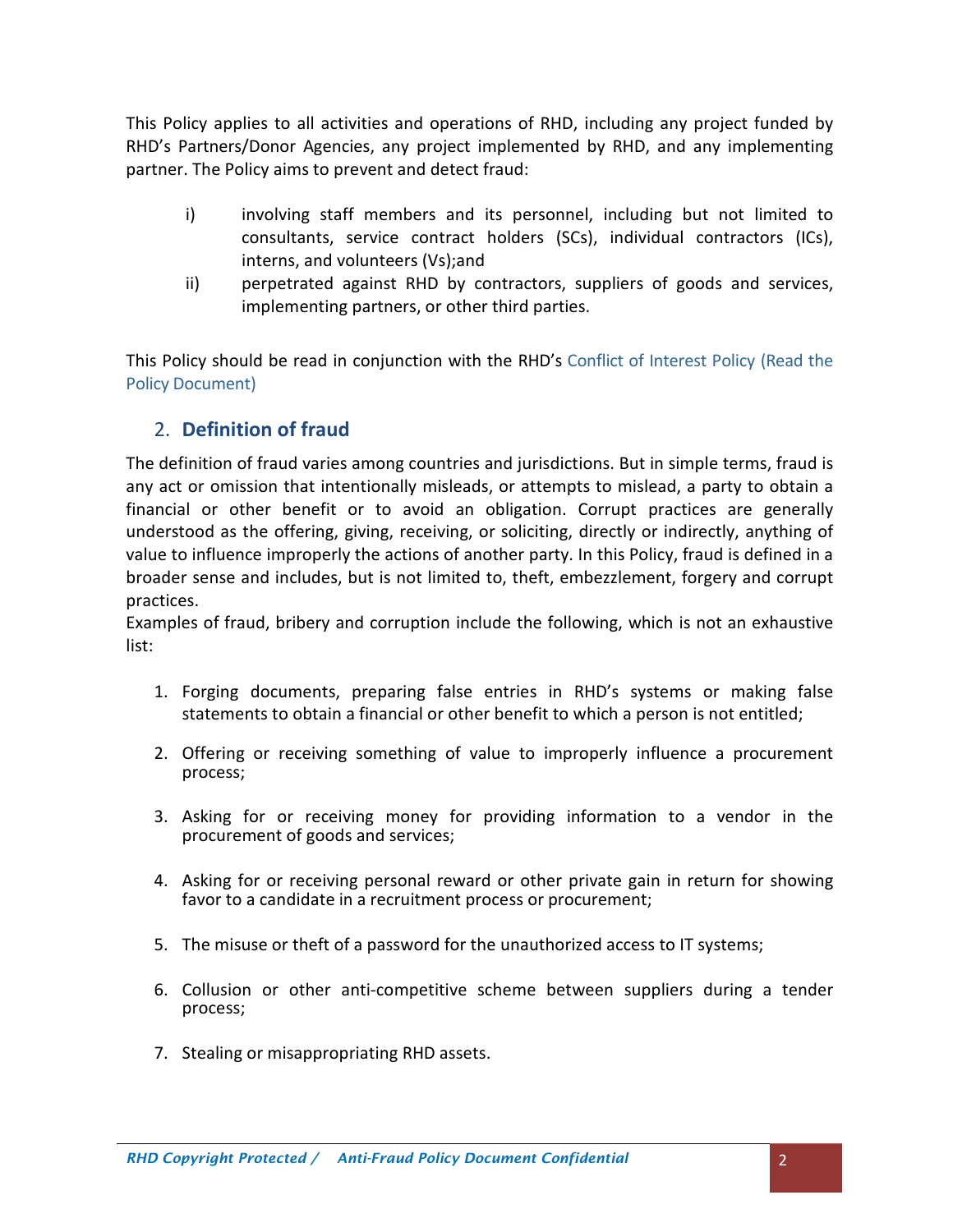## **3. RHD principles on Anti-Fraud/Bribery**

RHD commits to a policy of zero-tolerance of bribery in any form. The Organization will implement policies to counter bribery, including:

#### **a) High-level commitment**

RHD Board of Directors/Management and Senior Management must commit to and oversee the implementation of this policy of zero-tolerance, recognizing that bribery is contrary to RHD's fundamental values of integrity, transparency and accountability and undermines organizational effectiveness.

#### **b) Risk assessment**

Bribery risk assessment will form part of RHD's overall and ongoing risk management process.

#### **c) Devise and implement robust anti-bribery procedures**

RHD will devise, implement and maintain robust procedures, which are proportionate to the risks and to the size, resources and complexity of the organization.

#### **d) Due-diligence assessment of partners, agents and contractors**

RHD will assess the bribery risk associated with entering into partnership or contracting arrangements with other entities and then carryout periodic due diligence based on that risk assessment. Partnership or contractual arrangements will check that the organizations have policies and procedures which are consistent with these Principles and Guidance.

#### **e) Dissemination and communication**

RHD will establish effective internal and external communication of its policy and procedures. The organization will undertake training and awareness programs to ensure staff, agents and partners are aware of the potential risks, how fraud and bribery might affect them, what they should do if they are offered a bribe, and the consequences should they be found to have made or received a bribe.

#### **f) Monitoring and evaluation**

Implementation of anti-bribery procedures will be monitored as part of overall risk management and internal control processes. Periodic reviews of anti-bribery procedures should be made and reported as part of governance and accountability processes.

#### **g) Collective action**

The organization will commit to sharing information and strengthening collective action to prevent bribery.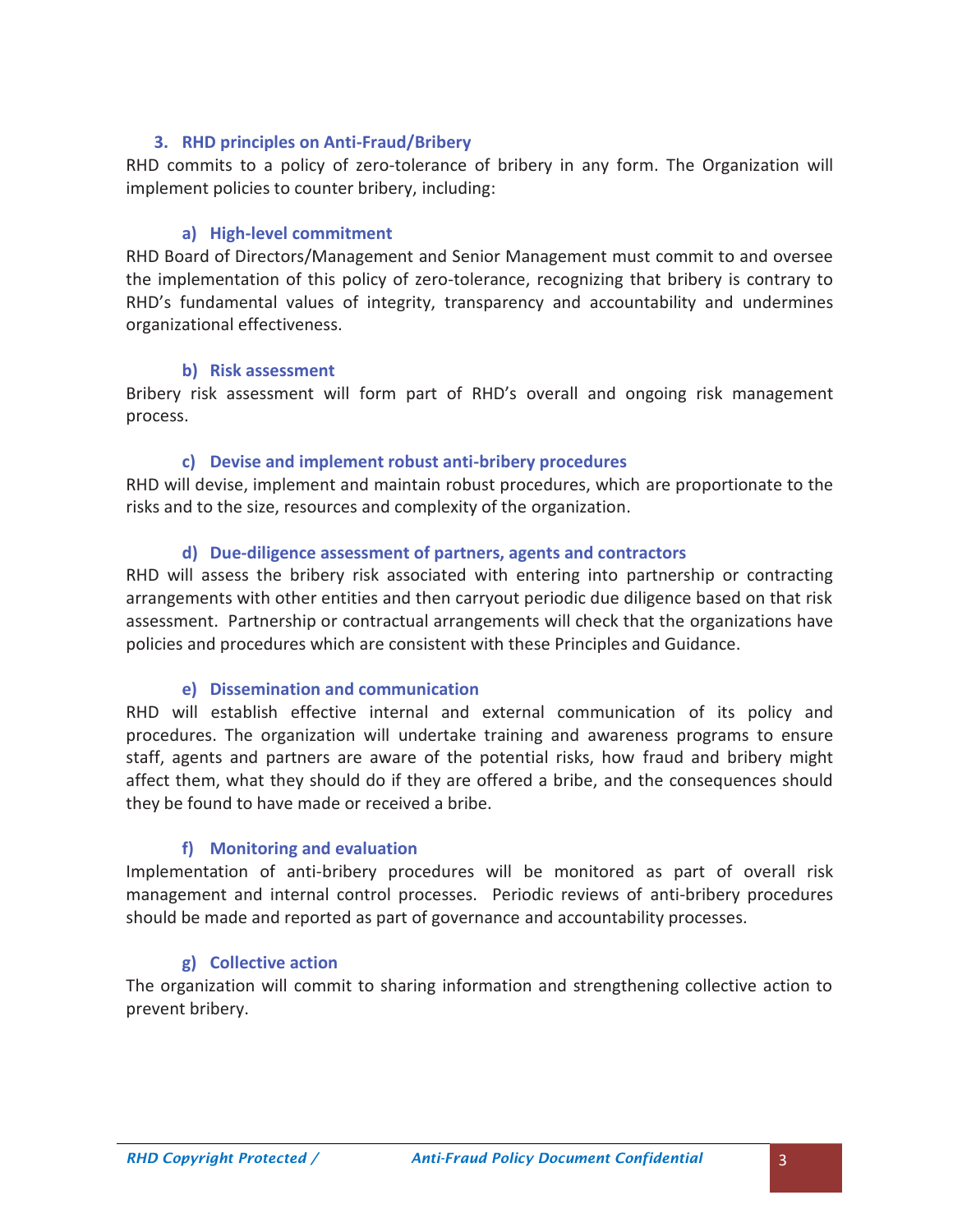## **4. Elements of the policy**

The policy consists of three elements – prevention, identification and sanctions. This policy document outlines the procedures that RHD and its donors will expect to be implemented in the beneficiary communities and at the RHD so that members of the public can voice concerns over possible cases of mismanagement and corruption of the financial mechanisms.

## **a) Fraud/Bribery and Corruption Prevention Measures**

RHD acknowledges that the best way to tackle fraud/ bribery and corruption is to prevent its occurrence. RHD will continue to seek advice from partners and non-governmental experts on this issue. The organization has established a Financial Mechanisms Strategy that seeks to prevent fraud, bribery and corruption by having the following elements in place:

- 1. access to information, including financial figures and other key project information;
- 2. the involvement of the communities and RHD partners in the project selection and/or the national monitoring processes;
- 3. open beneficiaries for grant support and procurement of services financed under the financial mechanisms;
- 4. the use of external, independent appraisal agents in evaluating project and organization's Audits;
- 5. requiring the adherence to national procurement rules;
- 6. the reimbursement of eligible project expenses by paid invoices, as opposed to upfront payments;
- 7. ensuring individuals and institutions involved in the administration, appraisal, recommendation, and monitoring of the funds avoid both the appearance and actual instances of conflict of interest.
- i) **Fraud awareness communication and training:** To ensure that managers and staff members are aware of their responsibilities regarding preventing fraud and corruption, a plan for communication, dissemination and awareness-building ofthis Policy is critical to ensure its integration into RHD's processes and procedures. In this regard, business units should reiterate the duty of all staff members to report acts of fraud and other corruption, as required by Staff Regulations and Rules.

#### **Fraud communication and awareness programmes may involve:**

- References to the Anti-fraud policy in public information material, online resources, information and guidelines available through the intranet and RHD's external webpage;
- Training and education components on how to comply with the Policy in relevant training programmes with an emphasis on induction material.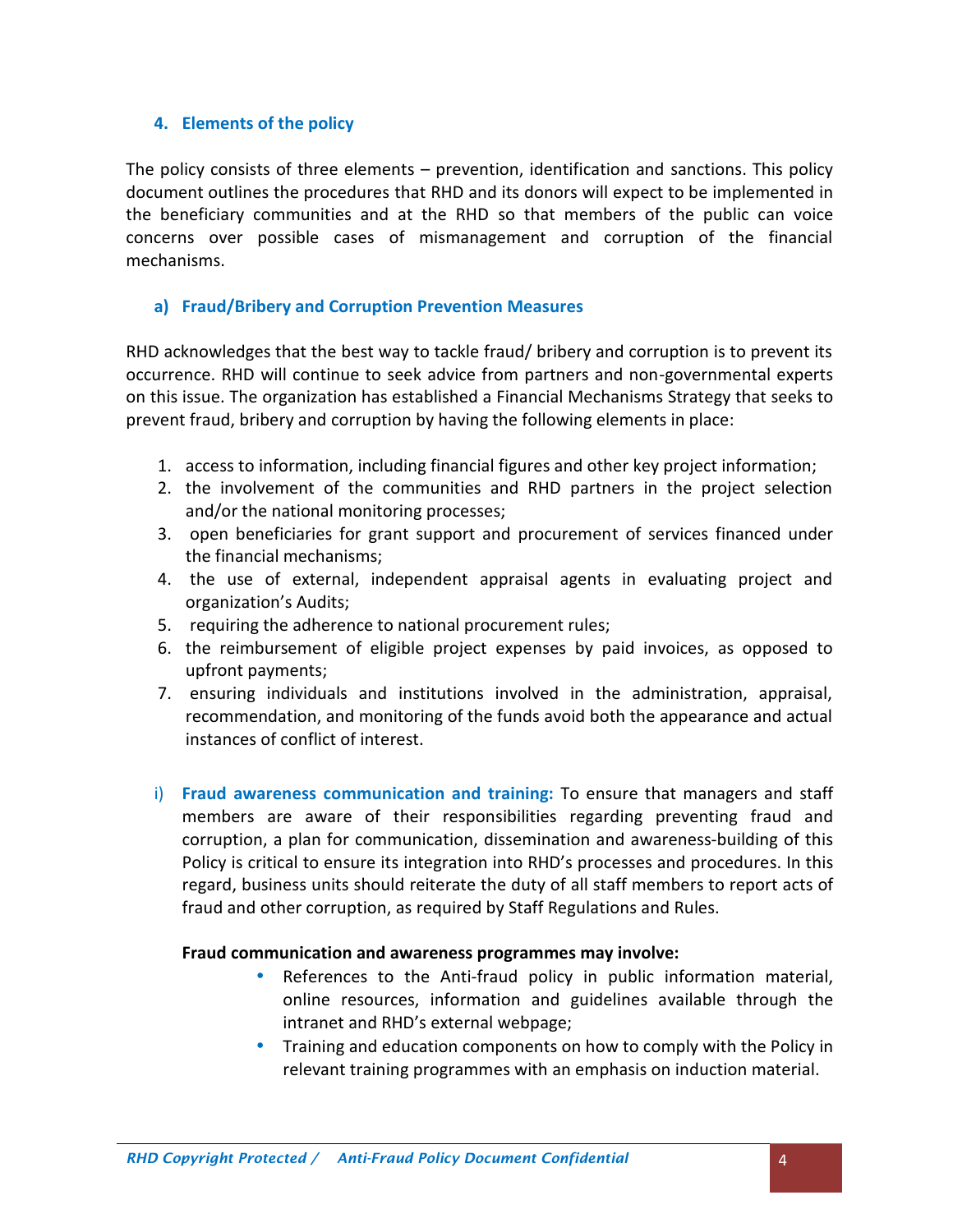- **ii) Management of the risk of fraud and corruption.** The risk offraud shall be managed in accordance with the Organization's Risk Management framework. Managers in consultation with all staff members, other personnel and, where appropriate, third parties engaged in RHD operations and Donor funded programmes should identify and assess the risk offraud in their programme or project areas. Such an assessment should, first, include systematically identifying areas most susceptible to potential fraud and developing appropriate strategies such as internal controls, assurance procedures, programme checks or transparency measures. Then business units should develop or re-engineer business processes or IT configurations to better prevent and detect fraud as well as escalate risks to relevant stakeholders. They may consult RHD's officers with relevant expertise such as the Bureau of Management (BoM) or the Office of Audit and Investigation (OAI) in developing such processes or reconfiguring such systems. In addition, managers of business units should be vigilant in monitoring for irregularities and encourage staff to report them.
	- **iii) Internal control system.** Where managers have identified and assessed the risk of fraud within their regular risk assessment, they should develop appropriate measures to minimize the risk of it occurring through the application of controls. This may involve applying controls additional to those specified within the RHD Internal Control Framework and Operational Guide, which outlines the minimum internal control standards that must be observed, as well as consulting with appropriate units in BoM or OAI.
	- **iv) Preventing conflicts of interest.** A 'conflict of interest' occurs when a staff member's private interests—such as outside professional relationships or personal financial assets—interfere with the proper performance of his or her duties as a RHD official. A conflict of interest can be: *Actual* (private interests interfere with official responsibilities), *Apparent* (there may be a reasonable perception that private interests interfere with official responsibilities), or *Potential* (private interests *may* interfere with official responsibilities).

As a staff member of RHD, it is important to preserve the independence and impartiality of staff members' official decision-making at all times. Conflict situations do not necessarily imply corruption, wrong doing or in appropriate activities. However, if they are not identified and managed appropriately, such situations can compromise (or be perceived as compromising) professional integrity or flag a potential fraud situation. Staff members should avoid situations where they seem to benefit, directly or indirectly, or allow a third party to inappropriately benefit from the decisions they make.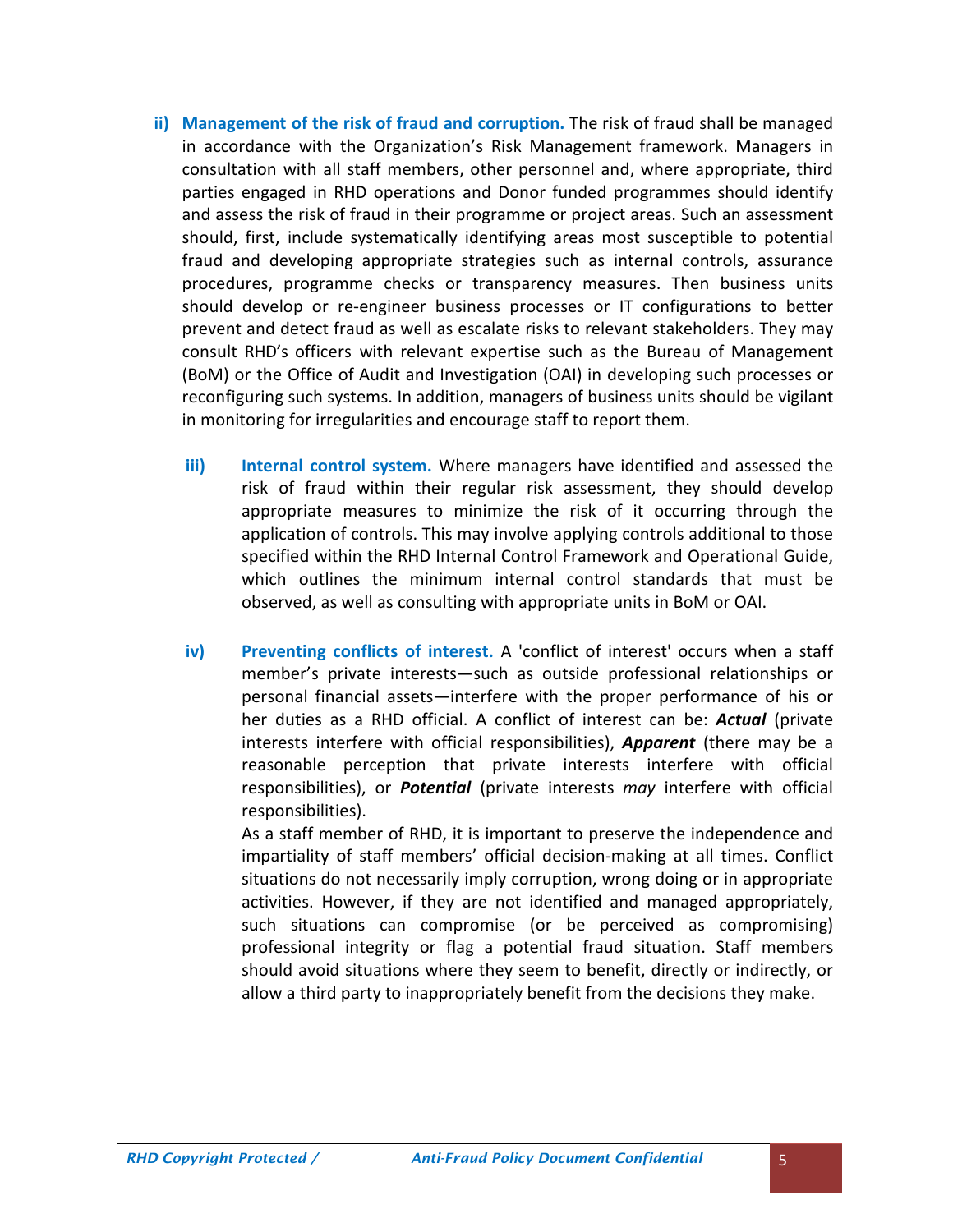Staff members having responsibilities—as managers or procurement or investment professionals—are required to formally disclose private interests through the annual financial disclosure exercise. The objective of RHD's Financial Disclosure Policy (FDP) (to be prepared soon) is to identify, manage, reduce or eliminate the risk of conflicts of interest arising from the financial holdings or outside activities of staff members, spouses and dependent children. In doing so, FDP not only protects RHD's reputation but also that of the staff members designated to file. Identified interests may include investments or outside positions that may create or seem to create a conflict of interest. Such a disclosure will enable the Ethics Office to advise staff members on steps to appropriately manage risks through recusals, transfers of duties, divestment, or placement of assets at arm's-length.

- v) **Integrity as a key criterion in selection procedures.** RHD will establish a procedure to identify integrity as a paramount consideration in the selection of staff members. It is important to recognize integrity as a key component, in its own right, of the recruitment and promotion of RHD staff members. Therefore, placing emphasis on integrity as a selection criterion will enable those involved in selection processes to reflect the principles enshrined in the Selection Procedure Document (SPD) as well as to prevent fraud and other corrupt practices. Recruiting managers should ensure that specific interview assessment tools for integrity, background, and academic checks are employed. Additionally, they should exercise due diligence in ensuring that job candidates are aware of and declare any family or spousal relationships, as required by RHD's Requirement on the Recruitment of Family Members. Similarly high standards also apply to the selection of other RHD personnel.
- vi) **Standards or code ofconduct.** RHD's staff members must be guided by standards of conduct that are prescribed in the RHD's Code of Conduct, the Staff Regulations and Rules. All staff members are required to observe these standards and seek advice for support from their line managers/ supervisors and the Ethics Office, Office of Human Resources (OHR/ BoM). Managers must ensure that all staff members take the mandatory ethics training and that inductees do so within three-months of their joining RHD. They should also encourage staff members to take periodic refresher ethics training such as the face-to-face workshops or other related trainings such as the online legal course. The observance of such standards of conduct not only prevents fraud but encourages staff members to aspire to the highest standards of professional behavior.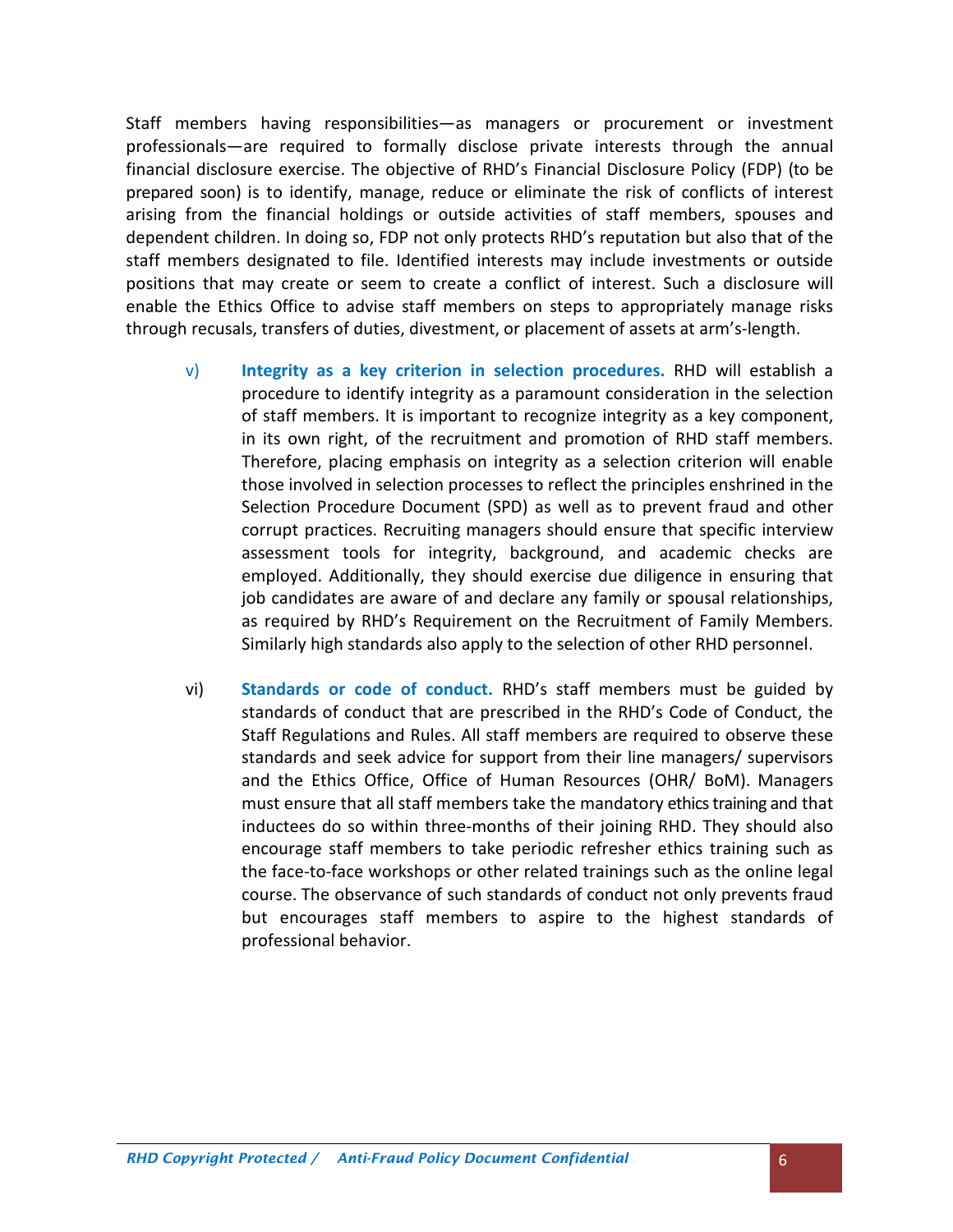## **b) Fraud/Bribery and Corruption Identification**

RHD makes use of a number of procedures and tools to verify information that may uncover potential fraud, bribery, mismanagement and corruption. Nevertheless, it acknowledges that some of the best information regarding irregularities comes from members of the public. RHD promotes access to information as a means to expose cases of irregularities in the use of the financial mechanisms.

The following components are promoted to enable the identification of irregularities:

- access to information regarding key project information, financial figures and grant making processes;
- recourse to independent appraisal, donor monitoring agents and auditors;
- use of external project monitoring, including site visits and unannounced monitoring by the donor

# **c) Fraud/Bribery and Corruption Sanction**

RHD will work with other structures operating within the Constitution of Kenya to prevent irregularities in the following ways:

- will demand cessation of instances where there is an appearance or actual conflict of interest;
- may suspend part or all of the payments for services while the nature of the allegations of fraud, bribery and corruption are forwarded for further investigation;
- will require the recovery of the financial mechanisms that have subsequent to investigation – been determined to be subject to mismanagement or corruption ;
- may seek the temporary suspension or permanent termination of RHD staff member or officials or agents and intermediary bodies while the allegations of irregularities are being investigated;
- will seek legal prosecution of the staff, company or agents involve in the fraud, bribery and corruption irregularities.

# **5. COMPLAINTS PROCEDURE**

## **a) Scope of the procedure**

The purpose of the complaints procedure is to ensure that members of the public wishing to complain or report irregularities regarding the implementation of the project financial mechanisms have a simple means of doing so, that their complaint is handled with an open mind and in confidentiality, and that incidents of mismanagement and corruption are uncovered and corrected.

The complaints procedure applies where the nature of the complaint indicates threat to the proper use of the financial mechanisms, or where mismanagement or corruption by RHD staff charged with managing the funds is alleged. When the complaint concerns a contract/bidder selection or procurement process, the recourse mechanisms (i.e. appeal) available in such cases under separate regulations should in all cases be used.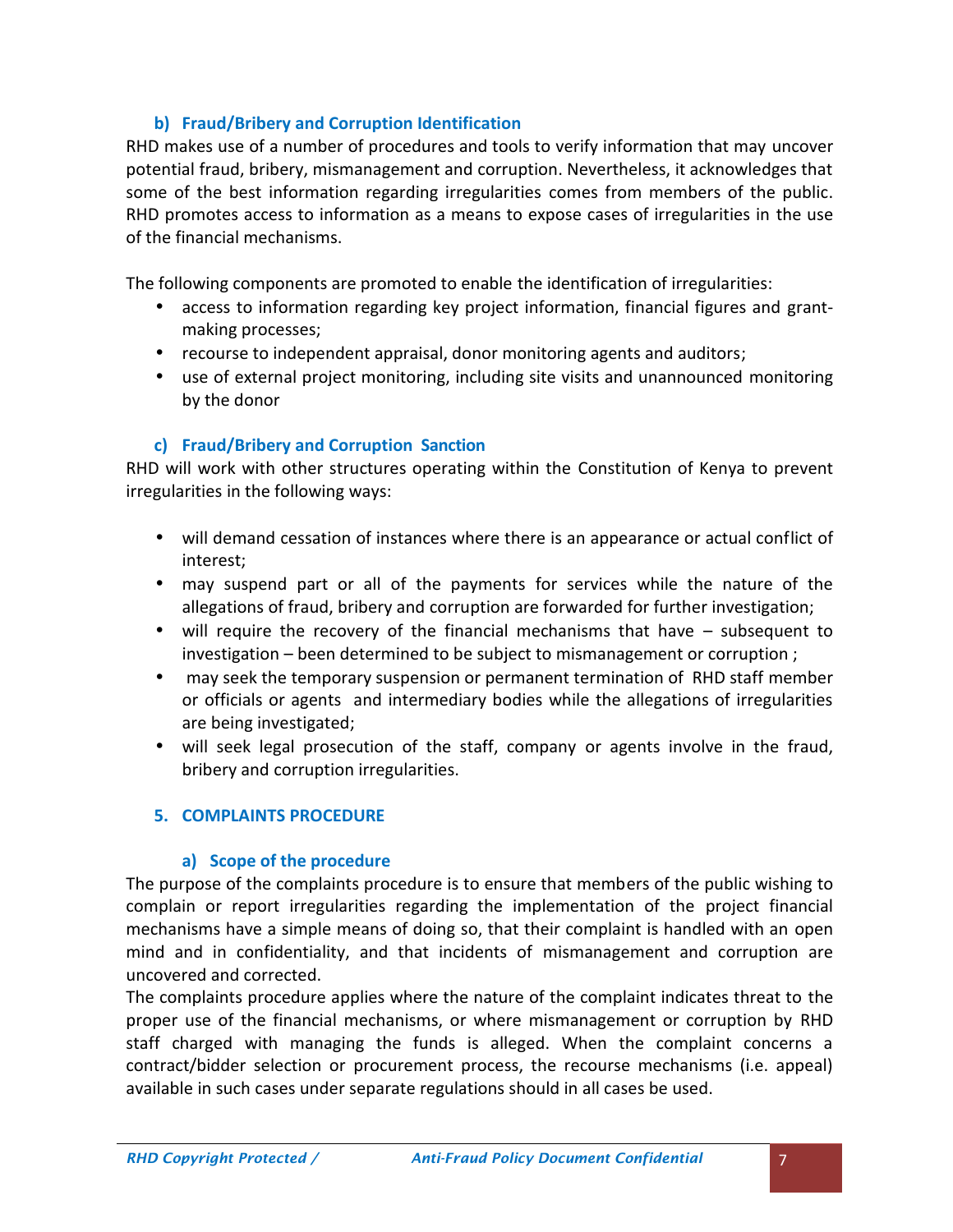## **b) Beneficiaries/ Members of the public**

Beneficiaries and other members of the public wishing to address their concerns regarding possible mismanagement or corruption of the financial mechanisms will be granted confidentiality. There will be no reprisal of members of the public who give information in good faith. Beneficiaries who suspect mismanagement or corruption, but are unsure of their case, are encouraged to share their concerns with the RHD or donor representative.

## **c) Advertising the procedure**

The complaints procedure is public. The contact information on where complaints can be addressed will be made available soon on the RHD website www.kenyadev.org

## **d) Complaints handling**

Any complaints or information regarding possible fraud, bribery, mismanagement or corruption of the financial mechanisms on the projects implemented by RHD, the complaints handling procedure will consist of, but is not limited to:

- designation by the RHD Executive Director of a person or persons assigned to review issues raised by members of the public;
- written acknowledgement of the complaint or report of irregularities, including information on the actions that will be undertaken, together with a tentative timeline;
- involvement, as warranted and appropriate, of RHD staff, donor or beneficiary or representatives, or external monitoring agents to review cases of mismanagement of the financial mechanisms;
- action with all possible speed by all institutions involved in the review to provide an initial assessment of the issue and stop cases of mismanagement or corruption, or dismiss unsubstantiated allegations;
- application of the Guideline on irregularities in cases where information on corruption or mismanagement of the financial mechanisms seems substantiated;
- written information to the beneficiaries or members of the public on the results of the review, the actions that will be taken as a result of the review, and information on redress mechanisms should the result of the review not be satisfactory to the member of the public; RHD is under an obligation to inform and provide information to those bodies who investigate and prosecute instances of mismanagement or corruption.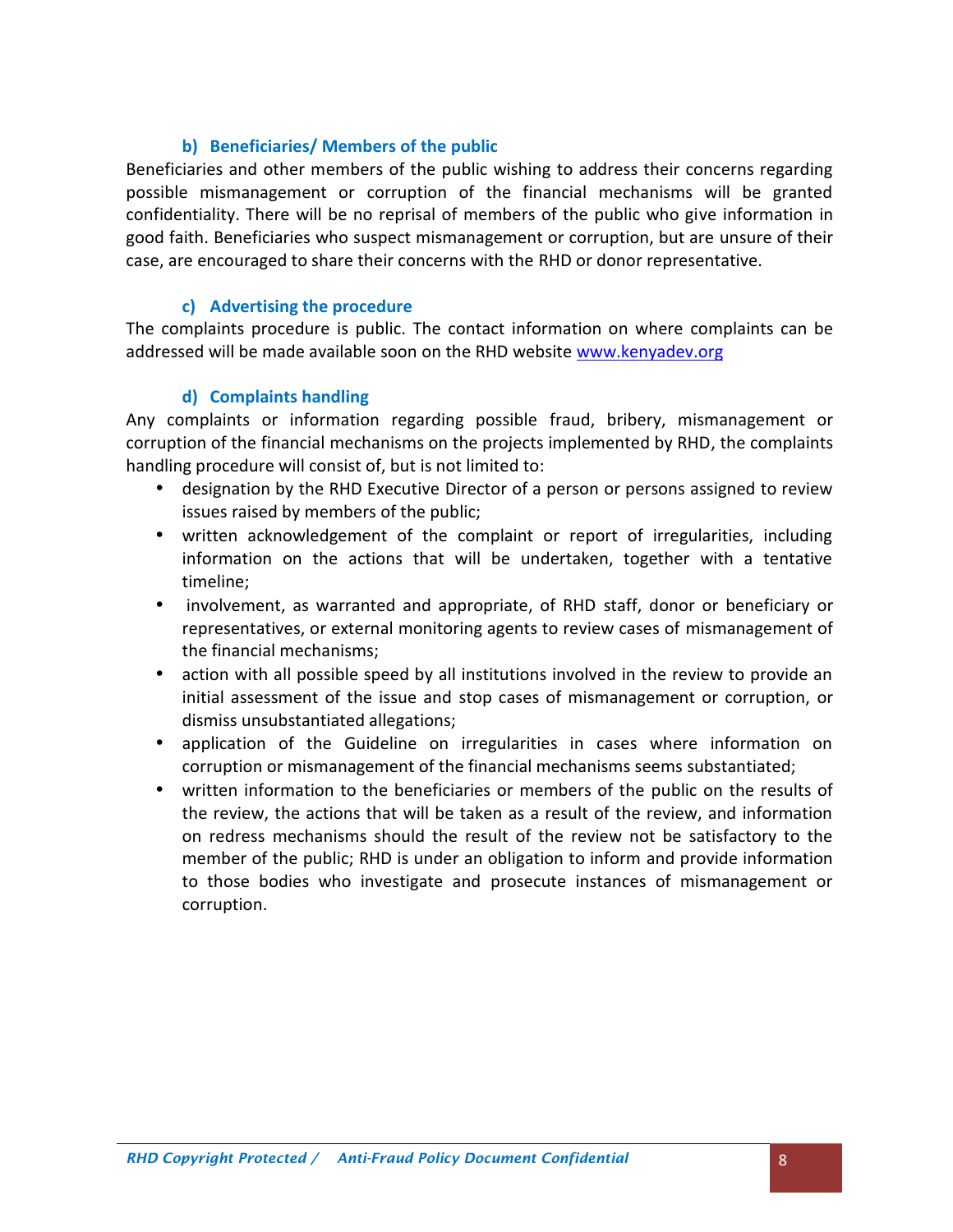## 6. **Roles and responsibilities**

All RHD staff members and personnel have critical roles and responsibilities in ensuring that fraud, bribery and corruption is prevented, detected and dealt with promptly. They should not only safeguard resources entrusted to RHD for supporting sustainable human development but also protect its reputation. Working together, they contribute to a coherent and complementary institutional framework for effectively enforcing their obligations and cultivating an organizational culture that does not tolerate fraud, malfeasance and other forms of corruption. Accordingly, the following parties are accountable for the following activities:

## **6.1. The CEO**

As the custodian of RHD's Anti-fraud Policy, the CEO approves the Policy and its subsequent revisions.

## **6.2. Managers**

Managers should act as role models and are required to take active steps to prevent and detect fraud, misappropriation and other irregularities through compliance with relevant corporate policies and procedures. They are expected to implement appropriate controls to prevent fraud, in particular:

- Identify the potential fraud risks to which their assets, programmes, activities, and interests are exposed;
- Assess the identified risk, select risk-avoidance options, design and implement cost effective prevention, mitigation and control measures;
- Establish/ implement measures to prevent the recurrence of fraud.

Managers who fail to take appropriate action or tolerate or condone fraudulent activity will be held accountable.

# **6.3. Individual staff members**

Each staff member must realize that fraud, bribery and corruption or whatever its extent and form, is contrary to the RHD's standards Code of Conduct expected of all staff members.

Fraud constitutes serious misconduct for which a staff member may be summarily dismissed. Other personnel may also be terminated where involvement in fraud is established. In addition, the evidence maybe referred to government authorities for criminal prosecution of those involved. Staff members have the obligation to complete mandatory RHD training on ethics and conduct related issues, and to keep themselves abreast of new policies.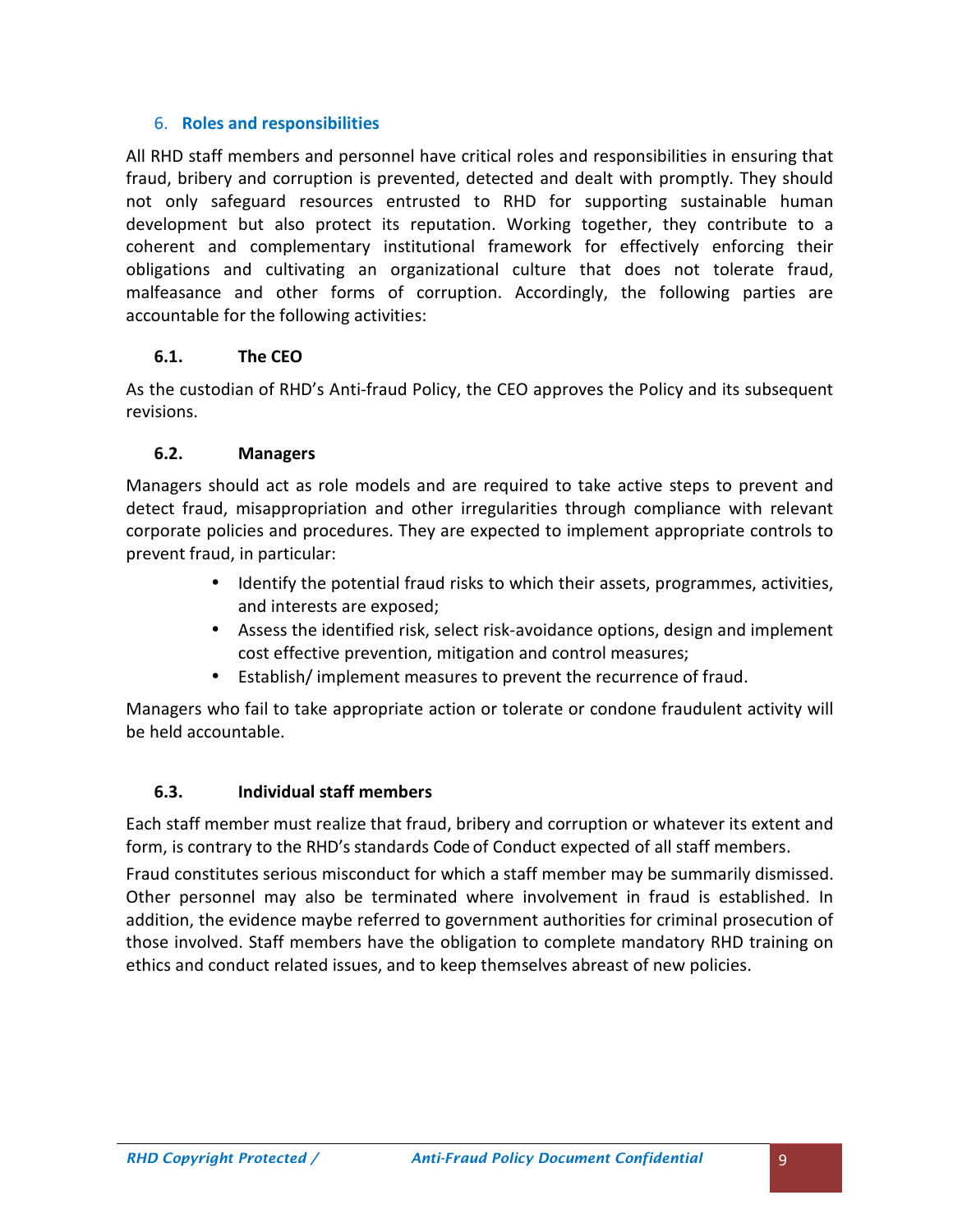# **6.4. Contractors**

Individual independent contractors, as well as employees of companies doing business with RHD are obligated not only to interact honestly in the provision of services for RHD but also to report allegations of fraud to RHD. Upon proof that contractors have engaged in fraud or theft that has caused a financial loss to the organization, RHD will seek restitution for any such loss.<br>RHD may also report appropriate cases to national authorities for investigation and criminal

prosecution.

# **6.5. Office of Audit and Investigations (OAI)**

OAI will consider fraud and corruption red flags and risk factors in audit planning and reporting, consistent with applicable auditing standards. OAI will also provide 'lessons learned' from audits and investigations as relevant to further the development of RHD's risk management framework.

# **6.6. Reporting fraud, bribery and corruption**

Staff members and other personnel have the obligation to report information pointing to fraud involving RHD staff members or affecting RHD funds and assets. Other persons having such information are strongly encouraged to report incidences.

RHD will put in place a telephone 'Hotline' and other measures to ensure that persons wishing to report fraud may do so, free of charge, using a number of different options.

The Investigations Hotline, managed by an independent service provider on behalf of RHD to protect confidentiality, can be directly accessed nationally indifferent ways.

# **6.7. Details that should be included in a report of fraud, bribery and corruption**

In order for investigations to be successful, complaints should be as specific as possible. To the extent possible, they should include details such as:

- The type of alleged wrong doing;
- Where and when these events occurred:
- Who is involved and who has knowledge about the matters being reported;
- Howtheindividual,organizationorcompanycommittedtheallegedwrongdoing;
- Why the matter is being reported.

Further, information or evidence (for example, documents) that are important for a proper assessment should be included with the report or sent as soon as possible.

## **6.8. Confidentiality of fraud, bribery and corruption**

All investigations are undertaken by OAI on a confidential basis and investigation participants (witnesses and subjects) are reminded of the need for confidentiality in the course of the investigation. Investigation reports and specific details of investigations are shared on a strictly 'need to know' basis. Requests for confidentiality by persons making a complaint will be honored to the extent possible within the legitimate needs of the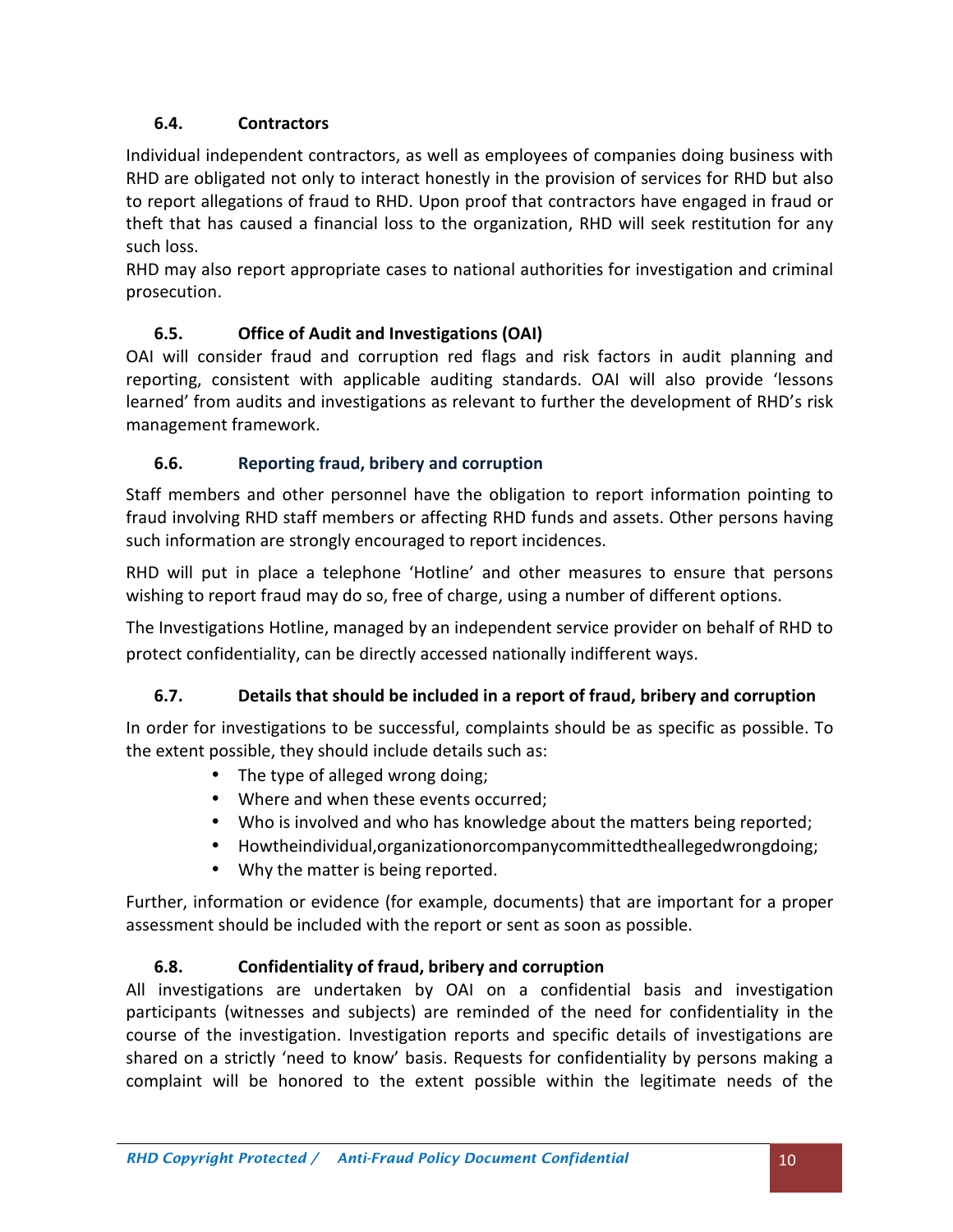investigation

# **6.9. Anonymous reports on fraud, bribery and corruption**

Individuals wishing to protect their identity may report fraud anonymously. For anonymous reports, a report number will be established to allow the individual making a complaint to follow up for a response and to check if the assessing officer has requested further information.

However, it can be more difficult to assess and investigate anonymous allegations. Therefore, individuals wishing to make a report are encouraged to provide their contact details. OAI will treat information received sensitively, and will limit disclosure of identifying information of the reporting individual to the maximum degree possible. This can be discussed on a case-specific basis with OAI investigators at the time of reporting.

# **6.10. Protection against retaliation for reporting ("Whistleblower" protection)**

RHD will develop a Policy for Protection against Retaliation or a "whistleblower protection" policy. The objective of RHD's Protection against Retaliation Policy is to enable the organization to identify and prevent fraud and other corrupt practices as well as to function in a transparent and accountable manner. It accomplishes this objective by affording protection for staff members who report fraud or other corrupt practices, or who cooperate with a duly authorized auditor investigation.

If a staff member has reported allegations of wrong doing or cooperated with a duly authorized auditor investigation and as a result, have been retaliated against, he or she is entitled to protection.

Service contract and individual contract holders, volunteers or interns in RHD have recourse in accordance with the provisions of their contracts.

# **6.11. Investigation of allegations**

All allegations of fraud are reviewed by the OAI. In addition, OAI may undertake proactive investigations in high risk areas that are susceptible to fraud and corruption. OAI will often request further information to enable a proper assessment. Where a matter is appropriate for an OAI investigation, the case will be assigned to an investigator who will conduct an objective investigation of all available facts. This will include the collection and review of all relevant documents, interviews of people who can provide information, and an interview with those alleged to be involved in fraud. OAI also coordinates with other fraud investigation and enforcement offices, as appropriate, to ensure the effective investigation of fraud involving more than one organization, or where other parties external to RHD are allegedly involved.